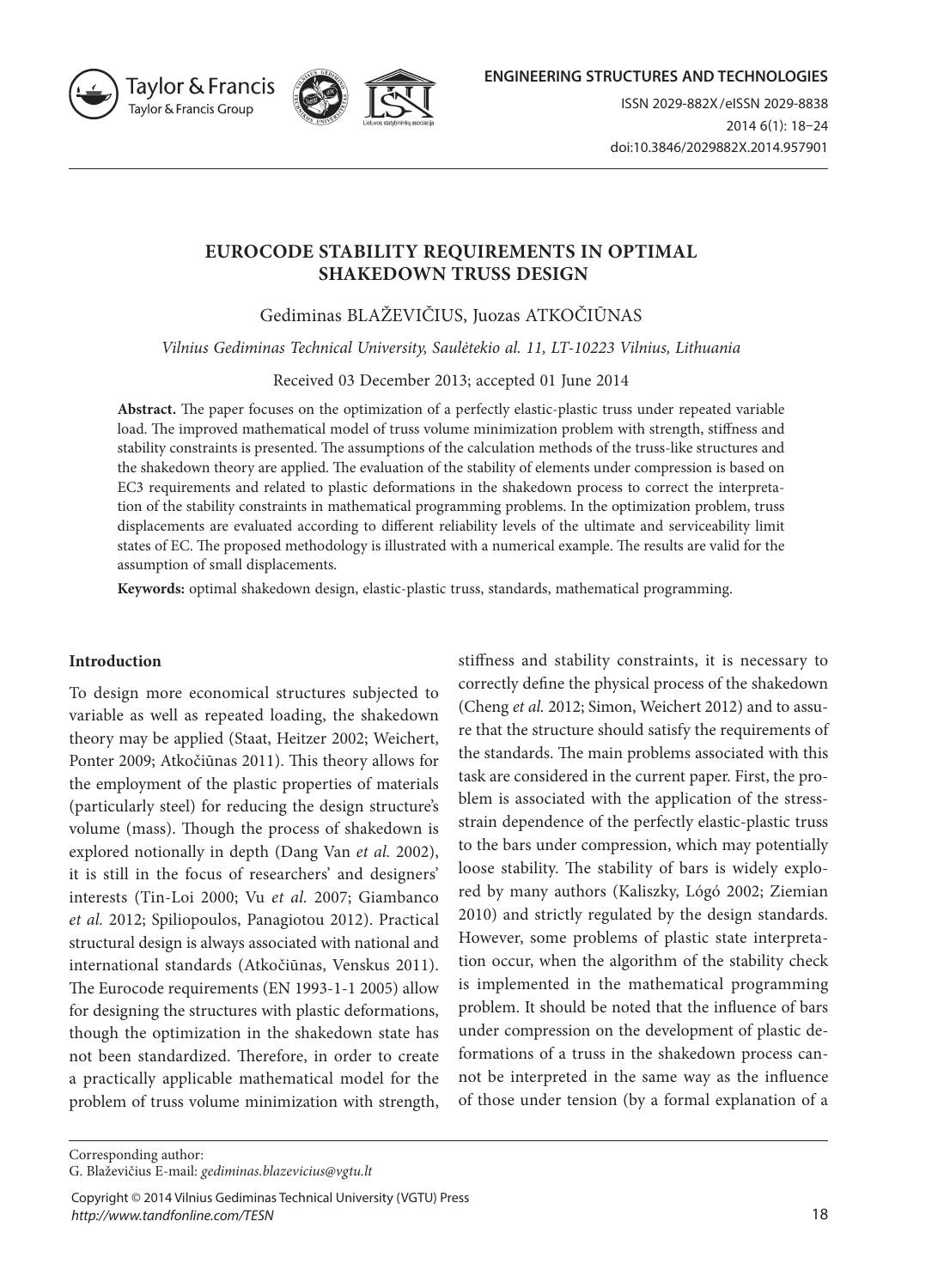yield condition satisfied as a strict equality). Second, the considered problem is associated with the displacements' constraints in the optimization problem of a perfectly elastic-plastic truss. Two different reliability levels for verification of the ultimate and serviceability limit states are used in the Eurocode and, in practical design, these limit states are usually evaluated separately. However, in searching for the optimal project of the structure, it is necessary to take into account both limit state requirements in solving one problem, i.e. to combine two different reliability levels in the same mathematical model. Therefore, a method of binary displacement calculation is proposed in this paper. The improved mathematical model of truss optimization, with the included strength, stiffness and stability constraints, is created. The new mathematical programming problem is non-convex due to the combinatorial complementary slackness conditions. The results of the numerical example of cantilever truss optimization are valid, when small displacement is assumed. This paper is based on the presentation given in an international conference (Atkočiūnas, Blaževičius 2012).

#### **1. Mathematical model of optimal truss design**

The numerical methods of structural mechanics are based on a discrete structural model. For this model, both general and particular mathematical models of problem solution (in our case, truss model) are developed. Dual relations between static (equilibrium) and kinematic (geometric) equations are taken into account, when choosing static and kinematic variables, which characterize the stress-strain state of the structure. The uniaxial stress state of a truss is expressed by the internal (axial) force vector  $N = [N_1 N_2 ...$  $N_s$ <sup>T</sup>, where *s* is the number of finite elements ( $k = 1, 2$ , ..., *s*, *k*∈ *K*), constituting the discrete model. The variable repeated forces  $F(t)$ , acting upon the elastic-plastic structure, are characterized by time-independent upper and lower bounds  $F_{\text{sup}}$ ,  $F_{\text{inf}}$ . A detailed analysis of a loading history is omitted, when the loading is described by all possible combinations  $\boldsymbol{F}_j$ ,  $\boldsymbol{F}_{\text{inf}} \leq \boldsymbol{F}_j \leq$ *<i>F*<sub>sup</sub>, *j* = 1, 2, ..., *p*, *j* ∈ *J*, *p* = 2<sup>*m*</sup>, where *m* is the number of the acting forces). These combinations can describe vertices of any loading locus or positions of loading when moving load is under consideration. The forces  $N_{ei}$  and the displacements  $u_{ei}$  of the elastic structure are determined, using the influence matrices of forces

and displacements  $\alpha$  and  $\beta$ :  $N_{ej} = \alpha F_j$ ,  $u_{ej} = \beta F_j$ ,  $j \in J$ . The limit force  $N_{0,k}$  ( $k \in K$ ) is assumed to be constant over the whole finite element *k*. Then, piecewise linearized yield conditions are  $\Phi(N_r + N_{ei} + N_c) \le N_0, j \in J$ , while  $N_r$  denotes the unknown statically admissible residual forces. The forces  $N_c$  are resulting from constant (invariable, permanent) loading:  $N_c = \alpha F_c$ . The optimization problem of the structure is stated as follows: *for the given load variation bounds*  $\mathbf{F}_{\text{sup}}$ ,  $\mathbf{F}_{\text{inf}}$  *the vector of the limit forces*  $N_{0}$  *satisfying the optimality criterion* min $F(N_0)$  and the constraints of strength, stiffness and *stability, should be found*:

find

$$
\min F(N_0),\tag{1}
$$

subject to

$$
\varphi_{\text{max}} = N_0 - G\lambda - N_{e,\text{max}} - N_c \ge 0; \tag{2}
$$

$$
\varphi_{\min} = N_{0,cr} + G\lambda + N_{e,\min} - N_c \ge 0; \tag{3}
$$

$$
\lambda_{\max}^T \boldsymbol{\varphi}_{\max} = 0, \lambda_{cr}^T \boldsymbol{\varphi}_{\min} = 0, \lambda = [\lambda_{\max}, \lambda_{cr}] \ge 0; (4)
$$

$$
N_0 \ge N_{0,\min};\tag{5}
$$

$$
\boldsymbol{u}_{\text{inf}} \leq (\boldsymbol{H}\boldsymbol{\lambda} + \boldsymbol{u}_{ej} + \boldsymbol{u}_c) \leq \boldsymbol{u}_{\text{sup}}; \tag{6}
$$

$$
j = 1, 2, ..., p, j \in J.
$$

The objective function can implicitly express the minimum cost or the volume of the structure:  $V =$  $\mathbf{L}^T A$ , where  $\mathbf{L}$  is the vector of the element length and *A* is the vector of the element's cross-sectional areas. The yield conditions  $(2)$ – $(3)$  are written by implementing the vectors of the maximal and minimal values of the elastic axial forces  $N_{e, \text{max}}$ ,  $N_{e, \text{min}}$ , such that  $N_{e, \text{min}}$  $N_{ej}$  =  $aF_j \le N_{e, \text{max}}, j = 1, 2, ..., p, j \in J$ . Then  $\varphi_{\text{max}}$ and  $\varphi_{\min}$  are the vectors of the yield condition values of the elements under tension and compression, respectively. Yield conditions determine the vector of the statically admissible residual forces  $N_r = G\lambda$ , ensuring the shakedown of the elastic-plastic system under the given variable repeated load (*G* is the influence matrix of residual forces). The conditions (2)–(3), supplemented with the complementary slackness conditions of mathematical programming (4) ensure that the principle of minimum deformation energy of the unloaded system will be satisfied. Then, the components of the vector *λ* obtain the physical meaning of plastic multipliers (Zouain *et al.* 2002; Atkočiūnas, Venskus 2011). The displacements in the stiffness conditions (6) are as follows: the residual  $u_r = H\lambda$ , the elastic  $u_{ei}$  and  $u_{ci}$ resulting from the invariable loading  $(F_c)$ . The limits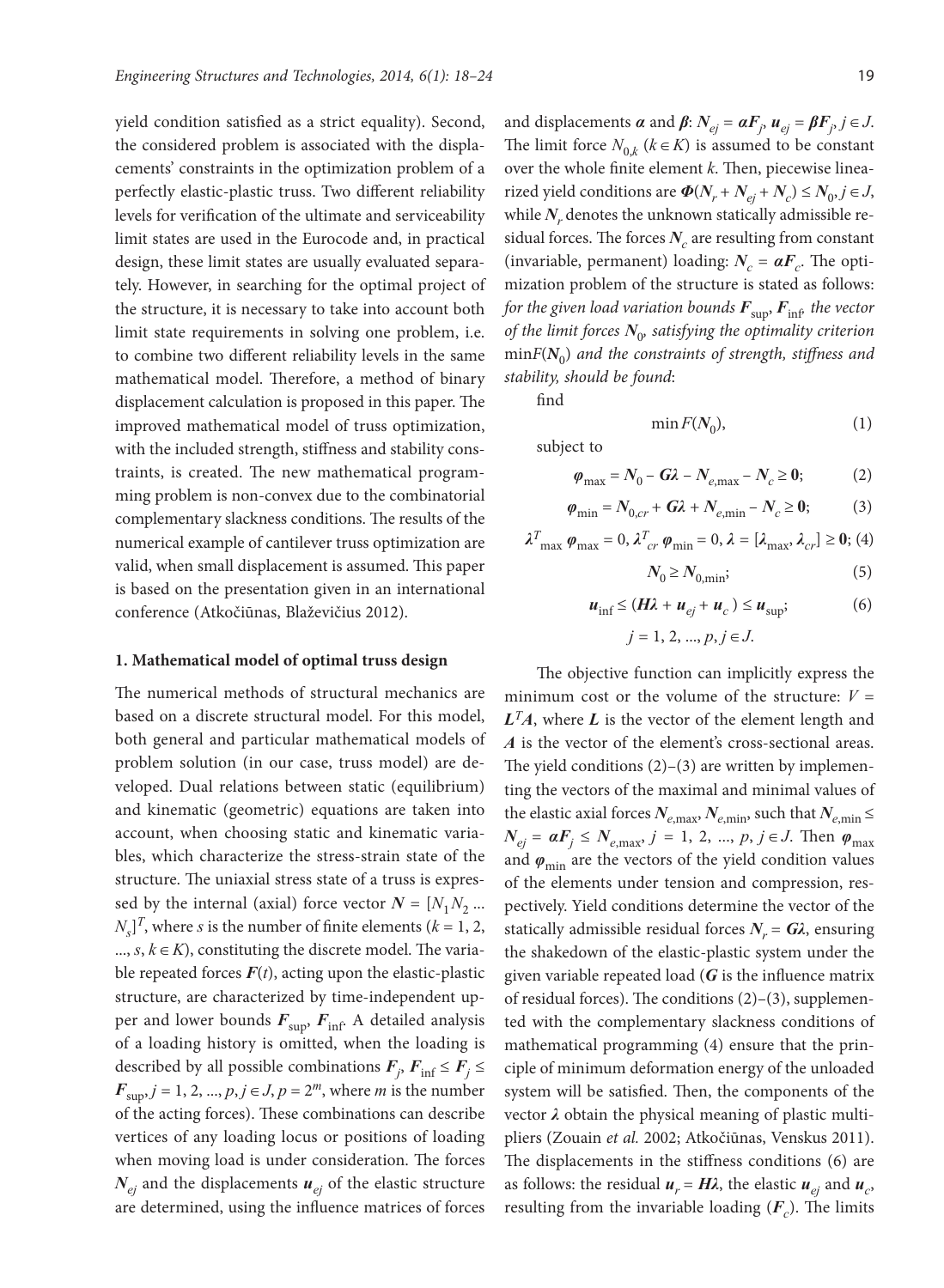of the displacements of the structure  $u_{\text{inf}}$  and  $u_{\text{sup}}$  are determined according to the Eurocode requirements. The limit axial force of the *k*-th element under tension is calculated basically as the product of the crosssectional area and yield stress:  $N_{0,k} = A_k \cdot f_y$ , whereas the limit axial force of the element under tension must be reduced because of a possible loss of stability. The Eurocode methodology of reducing the limit axial force of an element under compression will be considered in this paper. It states that for the *k*-th discrete element  $N_{0,cr,k} = \chi_k \cdot N_{0,k}$ , while the reduction coefficient *χ* is the function of the element's geometrical and physical characteristics. The vector of the limit forces  $N_0$  and the vector of plastic multipliers *λ* are the unknowns in the problem  $(1)$ – $(6)$ . This optimization problem is non-convex due to the combinatorial complementary slackness conditions. Taking into account that the problem conditions depend on the unknowns, the solution algorithm is iterative. Similar shakedown design method, with the stability evaluation and the assumption that  $N_c = 0$  and  $u_c = 0$ , was used in the previous publication (Merkevičiūtė, Atkočiūnas 2006).

#### **1.1. Plastic deformations under stability conditions**

When mathematical programming is used for optimal shakedown truss design, the complementary slackness conditions of mathematical programming (4) are written down alongside strength conditions. The multipliers  $\lambda = [\lambda_{\text{max}}, \lambda_{cr}]$  obtain the physical meaning of plastic multipliers for the elements under tension and compression, respectively. In designing the elasticplastic bar structures, the stress-strain state is usually simplified, using the so-called Prandtl diagram. It is further used to explain the emergence of plastic deformations in the shakedown process (Fig. 1). When a positive side of the graph (positive stress *f* and strain *ε*) referring to the elements under tension is considered, it is evident that plastic deformations occur only when the elastic state (the section 0-*A*) is over, when the stress reaches the yield stress value, i.e.  $f = f_y$  (the section *A-B*). A more complicated case is found, when the elements under compression are examined. In the simplest case, when the element's buckling is not considered, a negative side of the graph is symmetric to the positive one, i.e. the element is deformed according to the curve 0-*D-E*. The same case is found, when the critical stress reaches the yield stress  $f_{cr} = f_y$ . According to the Eurocode, such case refers to the elements



Fig. 1. Stress-strain graph of perfectly elastic-plastic material

with very small non-dimensional slenderness:  $\lambda \leq 0.2$ (it should not be confused with plastic multipliers *λ*).

When stability verification is implemented in the mathematical programming problem, it is found that, in the general case, the deformations emerge according to the curve 0-*C-F*. However, contrary to the case of tension, the plastic deformations of the elements under compression (when the limit state is reached, i.e. after the loss of stability) are not defined in the EC and cannot be evaluated. Therefore, a true deformation curve of the element under compression is only elastic – 0-*C*, if  $C \neq D$ , or elastic-plastic – 0-*D*-*E*, when  $D = C$  and  $E = F$ . Thus, the solution algorithm of the mathematical programming problem comes into conflict with the Eurocode requirements. Therefore, the above-mentioned complementary slackness conditions (4) are inadequate for ensuring the shakedown of a truss. This inaccuracy is eliminated by introducing a new condition in the mathematical model, which ensures that plastic multipliers (i.e. plastic deformations) can emerge only due to the limit stress of the elements under tension or in very stocky elements (small nondimensional slenderness) under compression:

$$
\lambda_{cr,k} \left( N_{0,k} - N_{0,cr,k} \right) = 0, \, k = 1, \, 2, \, \dots, \, s, \, k \in K. \tag{7}
$$

This condition ensures that slender elements under compression (when  $N_{0,cr,k} \leq N_{0,k}$ ,  $\chi \leq 1$ ) cannon cause the occurrence of nonzero plastic multipliers. The correct determination of the plastic multipliers *λ* is an essential task because they are used in the same problem for calculating the residual forces and displacements.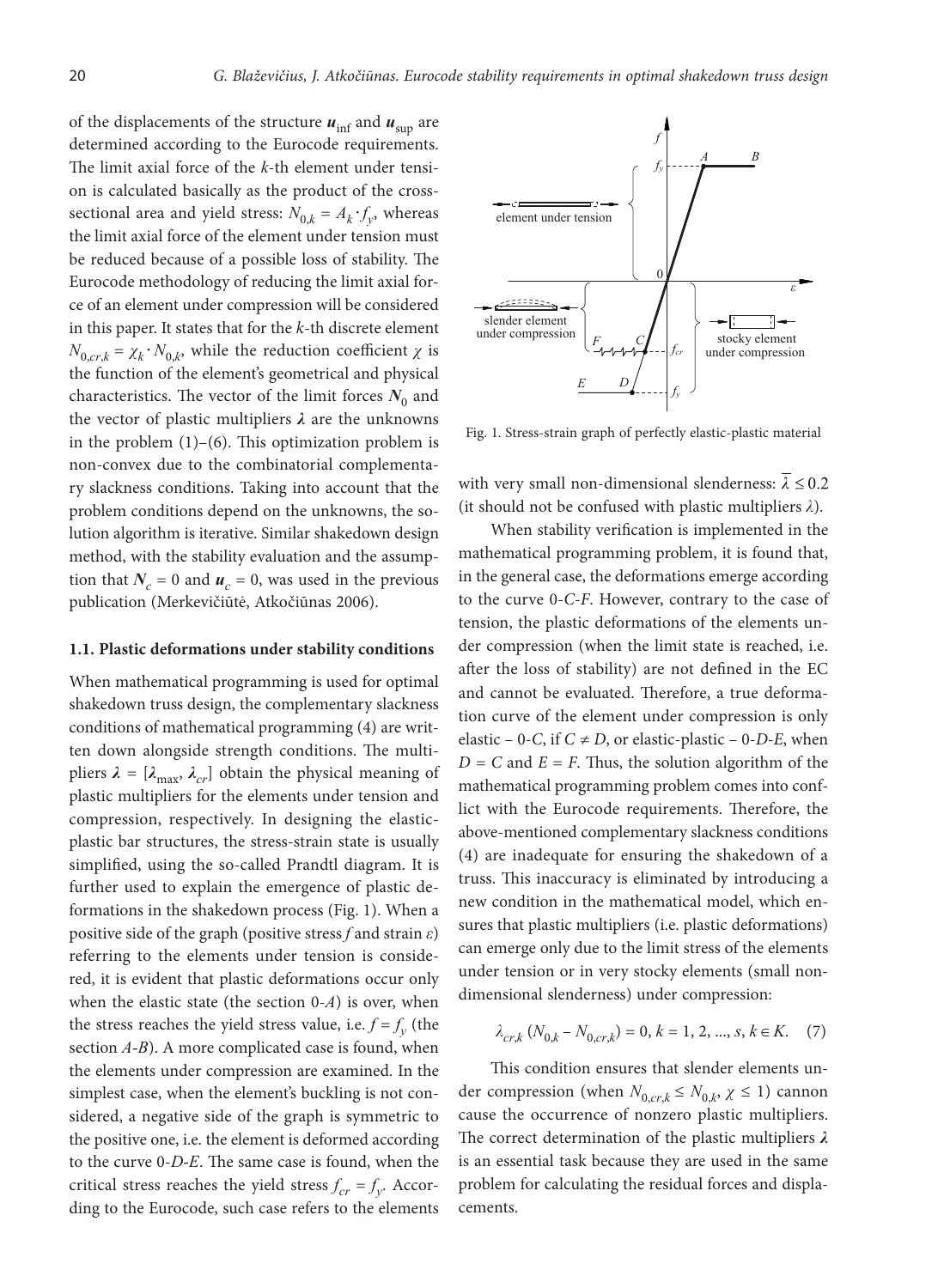### **1.2. Displacement constraints according to the Eurocode**

In the Eurocode standards, all design calculations are divided into two groups and are aimed at verifying the ultimate and serviceability limit states. Two different reliability levels are used for these limit states. In using the partial factor method, these levels are achieved by applying the respective representative values of the action. When the strength (2) and stability (3) conditions of the mathematical model are there for the ultimate limit state verification, the serviceability limit state for the structure must be secured as well. A structure can be reliable only if none of the limit states is exceeded. Therefore, stiffness conditions (6) (displacement constraints of the truss nodes) must be introduced into the model. Regarding Eurocode they can be specified as follows:

$$
\boldsymbol{u}_{\text{inf}} \leq (\boldsymbol{u}_r + \overline{\boldsymbol{u}}_{ej} + \overline{\boldsymbol{u}}_c) \leq \boldsymbol{u}_{\text{sup}}, j = 1, 2, ..., p, j \in J, (8)
$$

where  $\boldsymbol{u}_\text{sup}$  and  $\boldsymbol{u}_\text{inf}$  are the known vectors of the upper and lower admissible bounds of displacement variation. The displacement of a perfectly elastic-plastic truss consists of two components: the residual  $u_r = H\lambda$  and pseudo-elastic  $\overline{u}_{ei} + \overline{u}_{c}$ . The residual component is obtained from the shakedown process (by using the plastic multipliers *λ* and the influence matrix *H*); therefore, it is determined by the ultimate state with a high reliability level. The vector  $u_r$  is calculated in the optimization process of a structure subjected to variable repeated loading of design values. Therefore, for all possible combinations of loading *j*,  $\mathbf{F}_{id} = \gamma_E \cdot \mathbf{F}_{jk}$  (where index *d* means the *design value*, *k* is the *characteristic value* and  $\gamma_E$  is a partial factor for the action). The pseudoelastic component is calculated, using the Hooke's law, and determined by the serviceability limit state with a lower reliability level. It is calculated, using all possible combinations of the characteristic loading values:

$$
\overline{\boldsymbol{u}}_{ej} + \overline{\boldsymbol{u}}_c = \boldsymbol{\beta} \boldsymbol{F}_{jk} + \boldsymbol{\beta} \boldsymbol{F}_{ck}, \ j = 1, 2, ..., p, j \in J. \tag{9}
$$

This approach, based on the dual reliability level, allows for designing a more economical structure, compared to the earlier presented models because lower reliability is used for the displacement constraints than the strength and stability conditions.

### **1.3. The improved model of truss volume optimization**

The improved mathematical model of the problem of volume minimization of a perfectly elastic-plastic truss

with new displacement constraints and plastic deformation conditions can be expressed as follows:

find

min  $L<sup>T</sup>A$ , (10)

subject to

$$
\varphi_{\text{max}} = N_0 - G\lambda - N_{e,\text{max}} \ge 0; \tag{11}
$$

$$
\varphi_{\min} = N_{0,cr} + G\lambda + N_{e,\min} \ge 0; \tag{12}
$$

$$
\lambda_{\max}^T \varphi_{\max} = 0, \lambda_{cr}^T \varphi_{\min} = 0, \lambda = [\lambda_{\max}, \lambda_{cr}] \ge 0; \quad (13)
$$

$$
\lambda_{cr,k} \left( N_{0,k} - N_{0,cr,k} \right) = 0, \, k = 1, \, 2, \, \dots, \, s, \, k \in K; \, (14)
$$

$$
A \ge A_{\min};\tag{15}
$$

$$
\boldsymbol{u}_{\text{inf}} \leq (\boldsymbol{u}_r + \overline{\boldsymbol{u}}_{ej} + \overline{\boldsymbol{u}}_c) \leq \boldsymbol{u}_{\text{sup}} , \ \ j = 1, ..., p , \ \ j \in J. \tag{16}
$$

The model consist of the yield conditions (11)– (12), the complementary slackness conditions of mathematical programming (13), the complementary conditions for plastic multipliers (14), the construction regulation constraints (15) and the displacement constraints (16).  $A_{\text{min}}$  is the vector of the minimum values of cross-sectional areas of all elements (usually, it is determined by joint construction or other design requirements). The unknowns of the problem  $(10)$ – $(16)$  are the vector of the element's cross-sectional areas *A* and the vector of plastic multipliers *λ*. The influential matrices of the elastic forces, elastic displacements, residual forces and residual displacements *α*, *β*, *G*, *H*, used for calculations, are dependent on the variable cross-sectional areas *A.* Therefore, the solution algorithm is performed in an iterative manner (Fig. 2).



Fig. 2. Flowchart of the proposed solution algorithm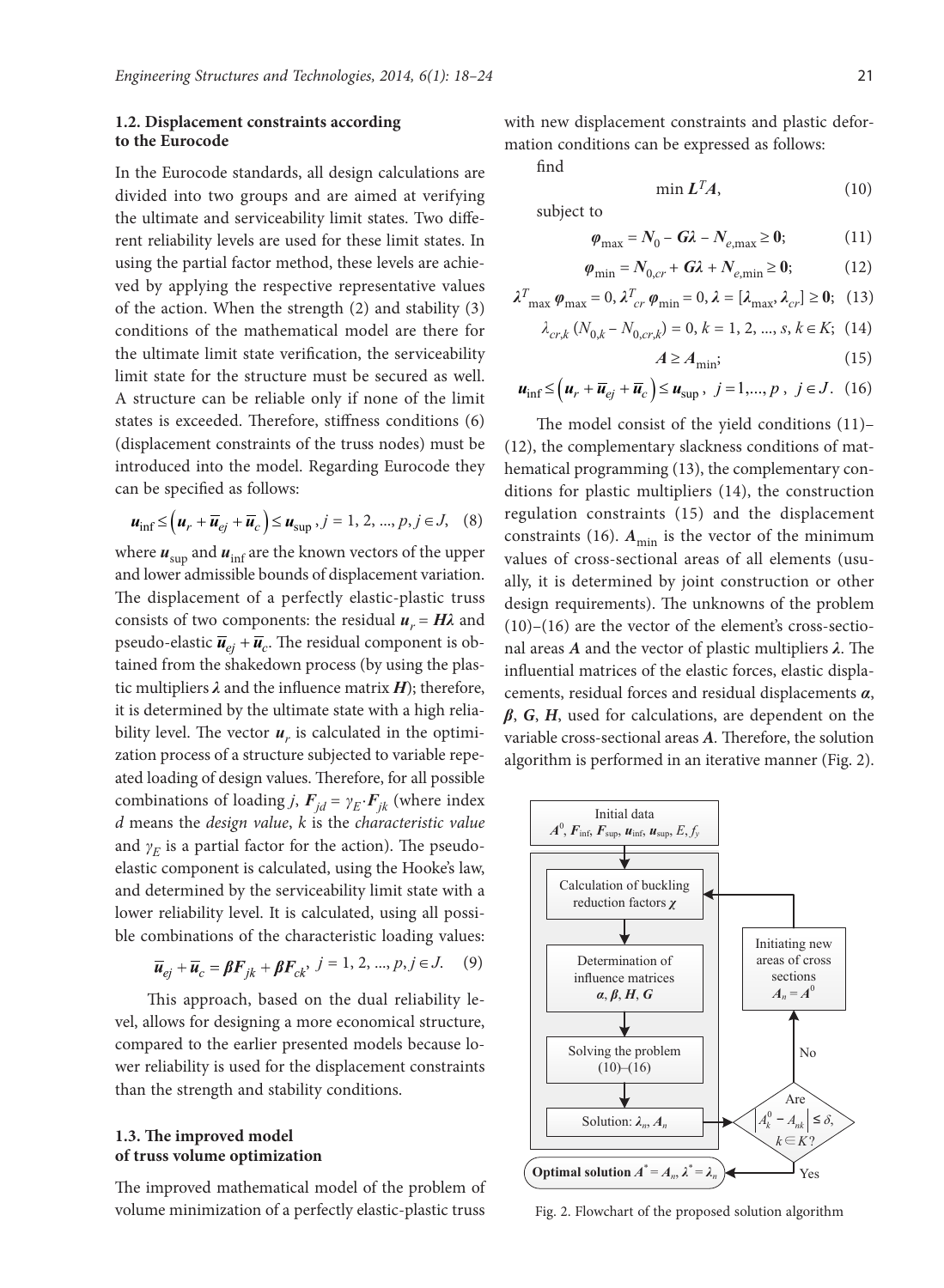This model suits for either – discrete or continuous – optimization. The discrete optimization is more practical, but, the continuous optimization can also be used. For example, using section properties, obtained from the continuous optimization, it is possible to choose nearest fitting discrete cross-section from assortment.

#### **2. Numerical example**

The minimum volume problem of the cantilever truss with parabolic compression chord, shown in Figure 3, is considered. The truss is subjected to the action of permanent (constant)  $\mathbf{F}_c$  and moving (variable)  $\mathbf{F}_i$ loads (characteristic values in kN are given in the Fig. 3). Following partial factors are used for the design values of the loads:  $\lambda_{Gj,sup} = 1.35$  for the moving load and  $\lambda_{O,1} = 1.3$  for the permanent load. The main task is to solve the problem  $(10)$ – $(16)$ , i.e. to determine the cross-sectional areas *A* of the elements and the volume *V* of the whole structure. The bars of the truss are grouped into four groups: compression (bottom) chord  $A_1$ , tension (top) chord  $A_2$ , vertical web  $A_3$  and inclined web  $A_4$ . The prescribed minimum values of the cross-sectional areas are equal to  $A_{1,\text{min}} = A_{2,\text{min}} =$  $A_{3,\text{min}} = A_{4,\text{min}} = 0.006 \text{ m}^2$ . The sections of the bars are square hollow (SHS) with selected heights of  $b_1 =$ 16 cm,  $b_2 = 14$  cm,  $b_3 = b_4 = 10$  cm. These values can be changed according to the optimization results. The elasticity modulus of the material is *E* = 210 GPa, while the yield stress  $f_y = 235 \text{ MPa}$ .

The presented method of binary displacement calculation is used in both cases. The following total displacement constraint is imposed:  $u_v \leq 35$  mm. In order to evaluate the changes made in the new mathematical model, two different cases of truss optimization are considered:

Case C1 – truss volume optimization using the classical model (1)–(6);



Fig. 3. Geometry and loading of the truss

Case C2 – truss volume optimization using the improved model with new complementary conditions for plastic multipliers (10)–(16).

The results of the numerical optimization calculations are shown in the Table 1. Truss plastic deformations in the particular optimization cases are illustrated in Fig. 4. Optimal truss volume values were found:  $V = 0.15916$  m<sup>3</sup> in the case C1, and  $V = 0.17269$  m<sup>3</sup> in the case C2.

| Element        |                   | <b>Bottom</b><br>chord | Top<br>chord | Vertical<br>web | Inclined<br>web |
|----------------|-------------------|------------------------|--------------|-----------------|-----------------|
| C1             | A, m <sup>2</sup> | 39.068                 | 29.494       | 20.975          | 14.556          |
|                | $t$ , mm          | 6.43                   | 5.55         | 5.64            | 3.83            |
| C <sub>2</sub> | A, m <sup>2</sup> | 37.730                 | 30.572       | 18.264          | 19.982          |
|                | $t$ , mm          | 6.20                   | 5.76         | 4.87            | 5.36            |

Table 1. Optimization results

The complementary conditions for plastic multipliers (14) in the case C2 did not allow to emerge plastic deformations in the elements under compression as it was in the case C1. Thus different stress state and different distribution of residual forces and plastic deformations are found. Bigger value of the truss volume is found in the case C2. The distribution of the crosssectional areas also differs. The optimal cross-sectional areas of the bottom chord and vertical web elements are found to be smaller, meanwhile cross-sectional areas of the top chord and inclined web elements – bigger in the case C2.

Constraint of the node displacement is satisfied as strict equality in both cases. However, due to reduced possibility of plastic deformations emergence, heavier but in also more buckling resistant structure was designed using the new optimization model (10)–(16).



Fig. 4. Truss deformations and the optimal volumes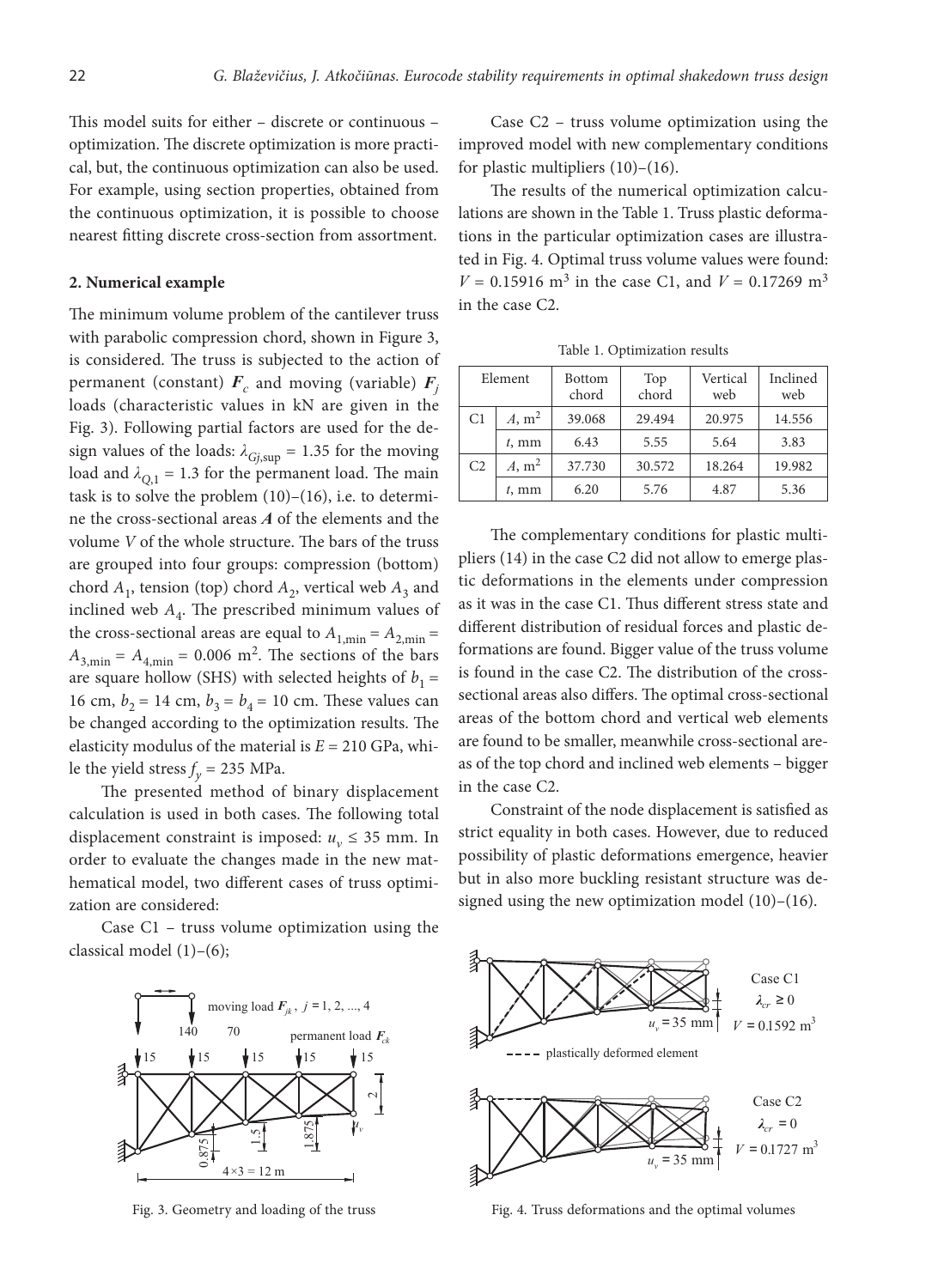## **Conclusions**

Practical implementation of optimal shakedown design should not be based only on theoretical improvements, but should take into account the existing design standards. When the stability requirements are implemented in a mathematical programming problem, some difficulties in evaluating plastic multipliers arise. The complementary slackness conditions are not adequate to ensure the shakedown state. The improved mathematical model of truss volume minimization problem with strength, stiffness and stability constraints is presented. Different reliability levels are used for the verification of the ultimate and serviceability limit states of trusses in the suggested mathematical model. Thus, the shakedown theory acquires the potentiality to be used in actual standardized truss design.

#### **References**

- Atkočiūnas, J.; Blaževičius, G. 2012. Eurocode stability requirements in optimal shakedown truss design, in *Topping BHV (Ed). Proceedings of the Eleventh International Conference on Computational Structures Technology*, Paper 268, 1–11. Stirlingshire UK: Civil-Comp Press. http://dx.doi.org/10.4203/ccp.99.268
- Atkočiūnas, J. 2011. *Optimal shakedown design of elasticplastic structures*. Vilnius: Technika. 300 p. http://dx.doi. org/10.3846/1240-S
- Atkočiūnas, J.; Venskus, A. 2011. Optimal shakedown design of frames under stability conditions according to standards, *Computers & Structures* 89(3–4): 435–443. http://dx.doi.org/10.1016/j.compstruc.2010.11.014
- Cheng, L.; Jia, Y.; Oueslati, A.; De Saxcé, G.; Kondo, D. 2012. Plastic limit state of the hollow sphere model with non-associated Drucker–Prager material under isotropic loading, *Computational Materials Science* 62: 210–215. http://dx.doi.org/10.1016/j.commatsci.2012.05.048
- Dang Van, K., *et al.* 2002. *Inelastic behaviour of structures under variable repeated loads*. Wien: Springer. 393 p.
- Giambanco, F.; Benfratello, S.; Palizzolo, L.; Tabbuso, P. 2012. Structural design of frames able to prevent element buckling, in *Topping BHV (Ed.). Proceedings of the Eleventh International Conference on Computational Structures Technology*,

Paper 18, 1–16. Stirlingshire UK: Civil-Comp Press. http://dx.doi.org/10.4203/ccp.99.18

Kaliszky, S.; Lógó, J. 2002. Plastic behaviour and stability constraints in the shakedown analysis and optimal design of trusses, *Structural and Multidisciplinary Optimization* 24(2): 118–124.

http://dx.doi.org/10.1007/s00158-002-0222-2

Merkevičiūtė, D.; Atkočiūnas, J. 2006. Optimal shakedown design of metal structures under stiffness and stability constraints, *Journal of Constructional Steel Research* 62(12): 1270–1275.

http://dx.doi.org/10.1016/j.jcsr.2006.04.020

- Simon, J. W.; Weichert, D. 2012. Shakedown analysis of engineering structures with limited kinematical hardening, *International Journal of Solids and Structures* 49(15–16): 2177–2186. http://dx.doi.org/10.1016/j.ijsolstr.2012.04.039
- Spiliopoulos, K.V.; Panagiotou, K. D. 2012. A direct method to predict cyclic steady states of elastoplastic structures, *Computer Methods in Applied Mechanics and Engineering* 223–224: 186–198. http://dx.doi.org/10.1016/j.cma.2012.03.004
- Staat, M.; Heitzer, M. (Eds.). 2002. *Numerical methods for limit and shakedown analysis – deterministic and probabilistic problems*. John von Neumann Institute for Computing.
- *EN 1993-1-1: 2005. Design of steel structures Part 1-1: General rules and rules for buildings.* Brussels, 2005.
- Tin-Loi, F. 2000. Optimum shakedown design under residual displacement constraints, *Structural and Multidisciplinary Optimization* 19(2): 130–139. http://dx.doi.org/10.1007/s001580050093
- Vu, D. K.; Staat, M.; Tran, I. T. 2007. Analysis of pressure equipment by application of the primal-dual theory of shakedown, *Communications in Numerical Methods in Engineering* 23(3): 213–225. http://dx.doi.org/10.1002/cnm.891
- Weichert, D.; Ponter, A. (Eds.). 2009. *Limit states of materials and structures*. Dordrecht: Springer Netherlands. http://dx.doi.org/10.1007/978-1-4020-9634-1
- Ziemian, R. D. (Ed.) 2010. *Guide to stability design criteria for metal structures*. 6th ed. Wiley. 1024 p. http://dx.doi.org/10.1002/9780470549087
- Zouain, N.; Borges, L.; Luı́s Silveira, J. 2002. An algorithm for shakedown analysis with nonlinear yield functions, *Computer Methods in Applied Mechanics and Engineering* 191(23– 24): 2463–2481.

http://dx.doi.org/10.1016/S0045-7825(01)00374-7